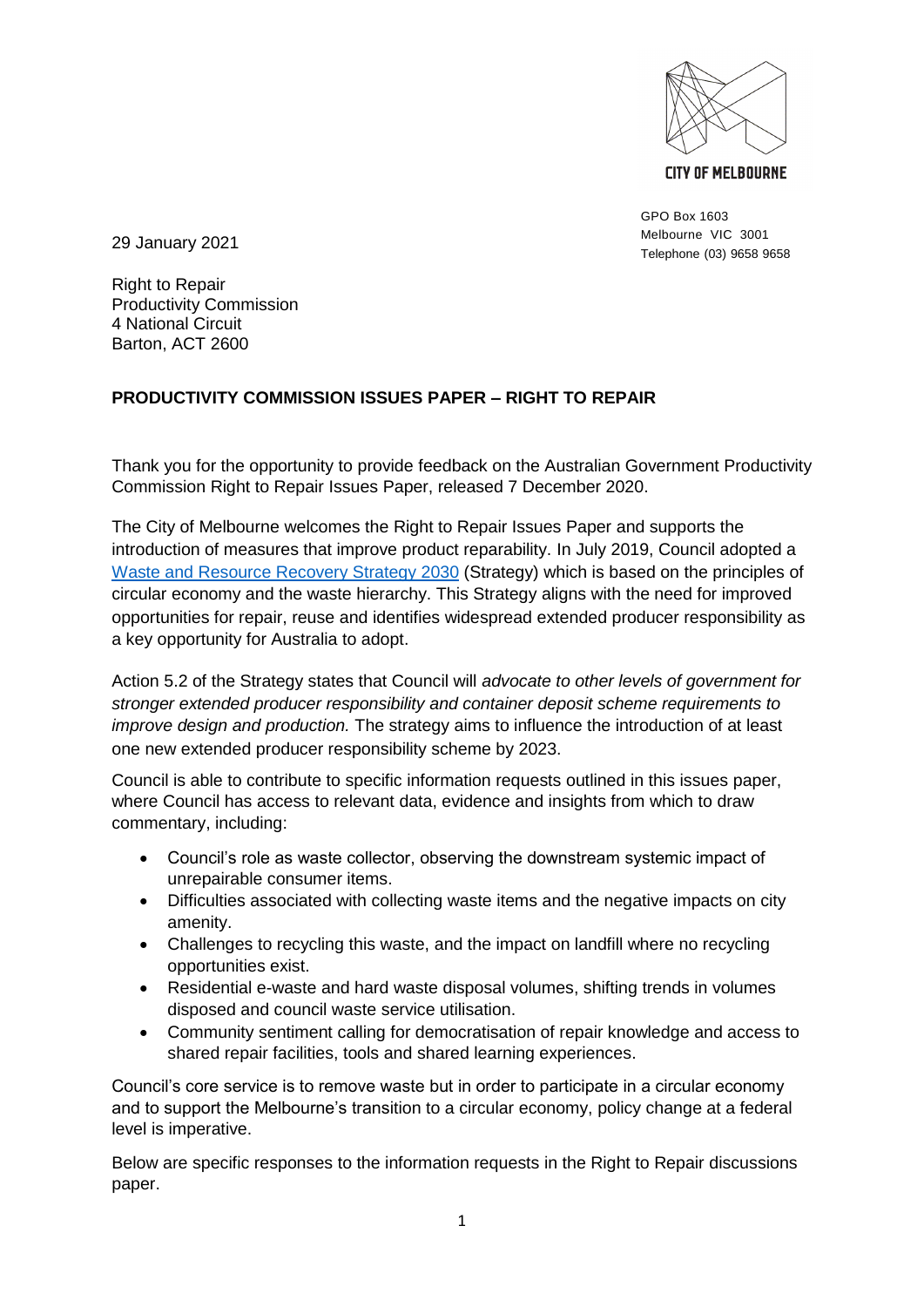## **Information Request 1**

*a) What would a 'right to repair' entail in an Australian context? How should it be defined?*

City of Melbourne's Waste and Resource Recovery Strategy 2030 sets out a vision of a future that includes community members having access to products that are designed to be durable and repairable, as well as opportunities to repair them.

### **Information Request 2**

*b) What types of products and repair markets should the Commission focus on?*

The Commission should focus on products collected by City of Melbourne for disposal or recycling under the below service streams. These streams have high volume potential and consist of products that can be readily repaired:

E-waste - City of Melbourne collected 37.4 tonnes of e-waste during 2019/20.

Hard waste - This includes items such as furniture, homewares, textiles and footwear, building materials, carpets, and white goods. City of Melbourne collected 1,575 tonnes of residential hard waste in 2019/20, 23 per cent of which was recovered for recycling.

Human welfare items – This includes therapeutic goods, assistive technology and aides such as glasses, wheelchairs, walking supports, adapted tools, specialised furniture and homewares.

*c) Are there common characteristics that these products share (such as embedded technology and software or a high/low degree of product durability), and which characteristics would allow policy issues to be considered more broadly?*

Common characteristics shared by the products listed above include:

- Products contain finite resources
- Products are energy intensive to create
- Products are hard to recycle through existing recycling schemes and council services
- Products can be prohibitively expensive to repair
- Products cannot be easily fixed by a lay-person as special knowledge, tools and parts are often required.
- *d) If there are particular products that the Commission should focus on, what are the unique issues in those product repair markets that support such a focus?*

E-waste is a particular focus due to:

- Electronic components are found in a huge variety of consumer goods including homewares, toys, appliances and communication devices.
- Repair of these items is often prohibitively expensive
- Qualified or licenced repairers are often required
- There may be safety concerns once an item has been repaired
- Difficulty sourcing spare parts and equipment.
- Repairs from  $3<sup>rd</sup>$  party repairers can void product warranties

Human welfare items a particular focus as they are:

- Of high value to individuals and the community, improving the quality of life of users.
- Can be expensive to purchase and prohibitively expensive to repair.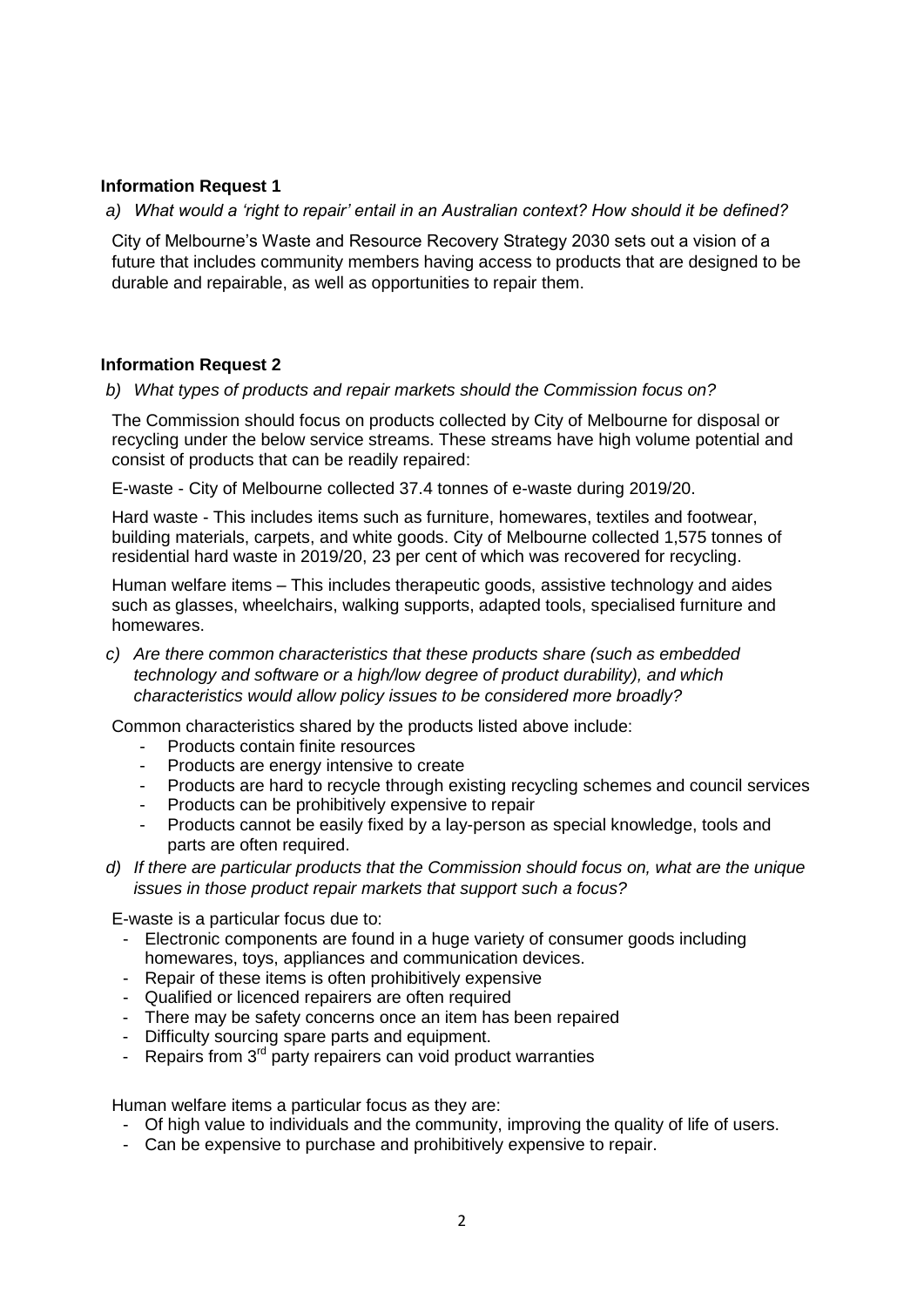Hard waste, including furniture, homewares, textiles and footwear, building materials, carpets and white goods:

- The repair market is not currently mature enough to cater to the variety or volume of products requiring repair,
- It is often cheaper to purchase a new replacement product rather than repairing an existing product.

### **Information Request 6**

*c) How does planned obsolescence affect repairers, consumers and the broader community in Australia?* 

E-waste is the fastest growing waste stream in Australia and so City of Melbourne has been regularly asked by our community to offer more e-waste recycling drop off points.

City of Melbourne regularly receives requests from our community for more repair hubs and repair cafes. This demand for access to repair facilities demonstrates a community sentiment focused on eliminating waste and extending the value of items through repair, rather than discarding items and purchasing new items.

*d) What are the benefits, costs and risks of Australia adopting measures similar to those currently used overseas, such as product design standards and reparability ratings?* 

Right to repair measures would support Australia's shift towards a circular economy and contribute to resetting consumer expectations regarding durability and repairability of products. This may influence consumer trends away from items that break easily or are difficult to repair.

Benefits to local councils include reduced costs of managing community e-waste and hard waste, as disposal of these items should reduce.

*e) Do consumers have access to good information about durability and reparability when making purchases? If not, how could access to information be improved?* 

Through consultation with community, City of Melbourne is aware that this consumer information is generally not available when making a purchase.

Community has told us that, if an item is not repairable or not economical to repair, they would like this to be indicated on the packaging. It has also been indicated that, after a certain price point, it would be helpful to see the average cost of repairing the item shown on product packaging. The community has also indicated that the warranty period should be clearly shown on the product packaging with the length of warranty aligning with the price point.

### **Information Request 7**

*a) What data are available on the amount of e-waste generated in Australia?* 

*a.What data is there on the composition of e-waste in terms of particular materials (such as hazardous materials) by product type?* 

City of Melbourne collected 37.4 tonnes of e-waste during 2019/20 through bin collections and bulk haulage.

Batteries are collected as a separate e-waste stream wherever possible and batteries mixed with other e-waste are sorted at the transfer station and transported to a local recycler.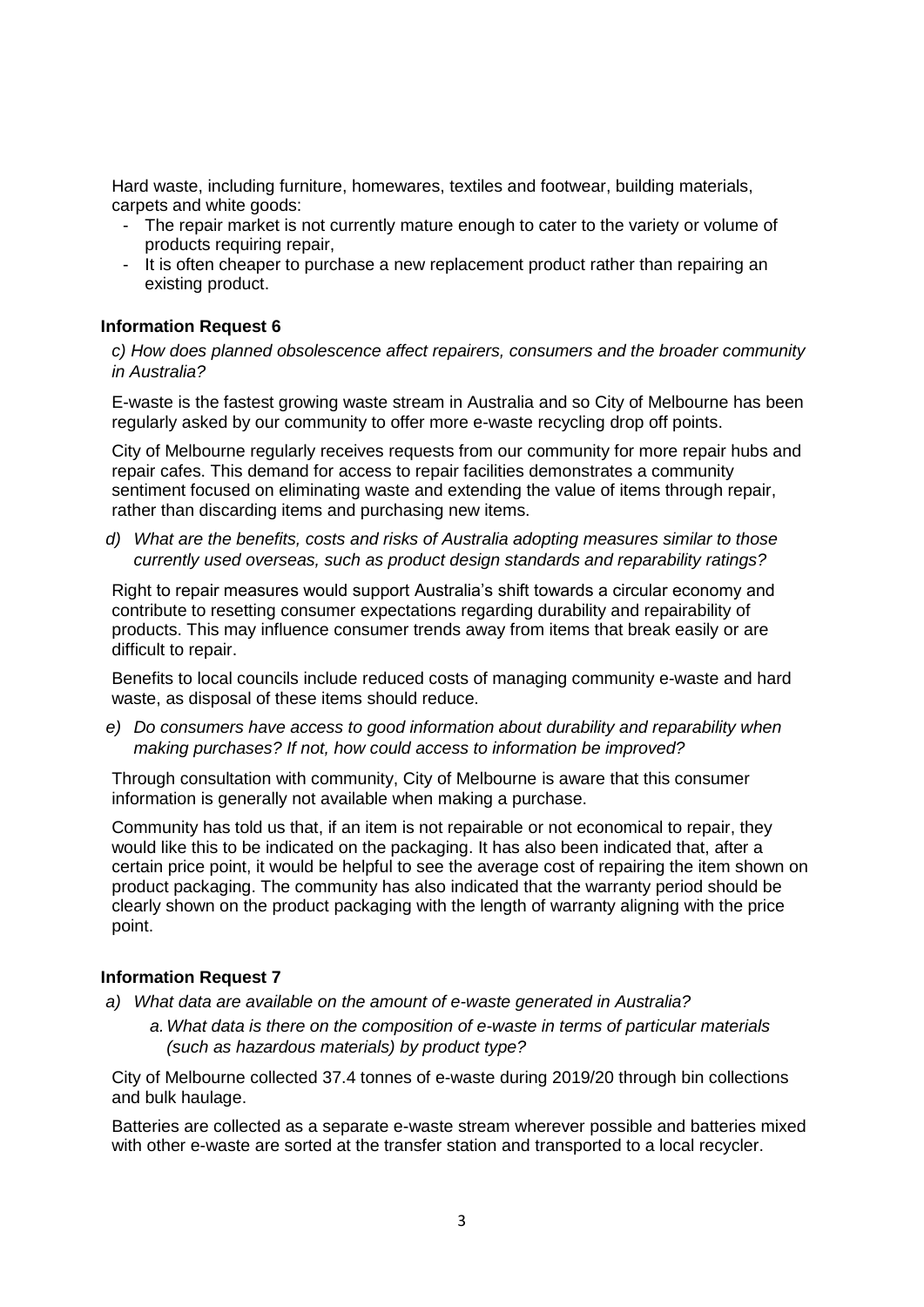*b) How much of Australia's e-waste is shipped overseas for recycling? Is there evidence of circumstances where this creates problems for recipient countries?*

E-waste collected by the City of Melbourne is sorted and processed locally whenever possible.

*c) What are Australia's current policy settings for managing the potential environmental and health effects of e-waste (such as landfill bans, the National Television and Computer Recycling Scheme or Mobile Muster)? Are these policy settings broadly right — that is, are they proportional to the impacts of e-waste on the community?*

The Victorian Government has banned e-waste to landfill. While some grants have been provided by state government to cover costs, Councils currently carry the majority of financial and administrative burden of providing residents with e-waste drop off points, collection and processing costs.

*d) How can a right to repair policy further reduce the net costs of e-waste in Australia, and would such an approach be an effective and efficient means of addressing the costs of ewaste to the community?*

City of Melbourne provides e-waste collection locations for its residents. Costs associated with this service include:

- Provision of collection containers
- Contractor costs for collect, transport and sorting of e-waste
- Cost of e-waste processor accepting the products for recycling
- Provision of special e-waste drop off points at events
- Community education activities including signage and communications.

Some state government grants are available to cover these costs, though the value of the grants does not cover the full cost of providing the service.

A right to repair policy would reduce the net costs associated with e-waste as e-waste generation would reduce. A reduction in collection, transport and processing costs could be evident.

Consumers would also see savings as, while initial product cist may be higher, longevity of the item would result in replacement products not needing to be purchased as regularly.

#### **Information Request 8**

*a) What policy reforms or suite of policies (if any) are necessary to facilitate a 'right to repair' in Australia?*

Right to repair sits within the Extended Producer Responsibility scope as the longevity, repair and end of life processing of materials are all key components of this responsibility.

*b) Are there any other barriers to repair and/or policy responses that the Commission should consider?*

The Commission should consider:

- Requiring information regarding the ability and cost to repair a product being made available to consumers prior to and at the point of purchasing products.
- Improving availability of information regarding how and where items can be repaired.
- That longer warranty periods may increase buyer confidence in purchasing more expensive but higher quality products.